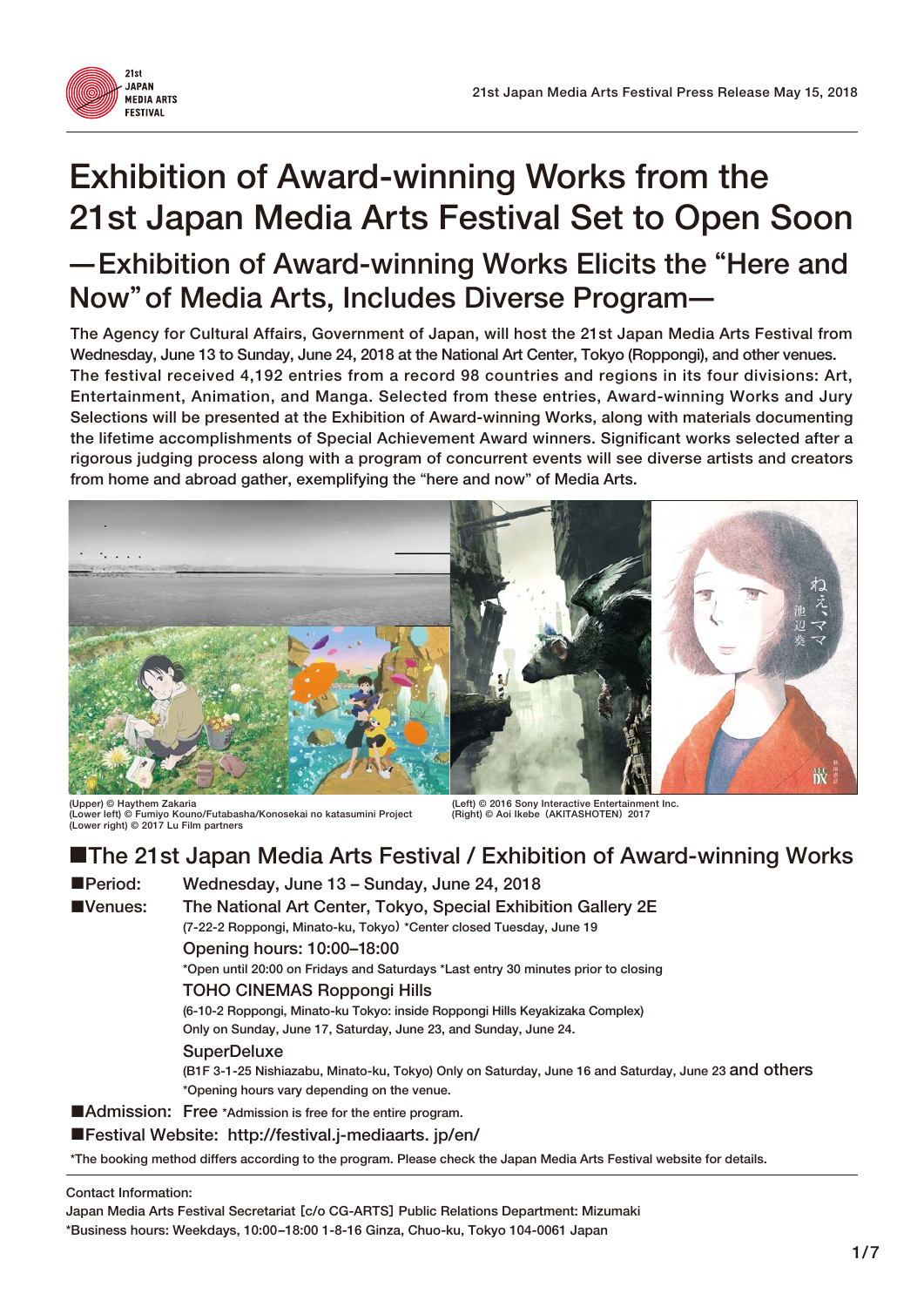

# **1. Exhibition Venues : The National Art Center, Tokyo, Special Exhibition Gallery 2E [2F]**

#### **Art, Entertainment, Animation and Manga - 12 days offering a precious opportunity to experience diverse forms of expression**

**The Exhibition of Award-winning Works will present the Award-winning Works from each of the four divisions of the festival, as well as documentation of the winners of Special Achievement Awards. Installations, graphic art, video works and experience-based works such as games and gadgets, as well as manga, animations and rarely-seen documents can be viewed.**

**Works in Focus!**

**Grand Prize** 『**Interstices / Opus I - Opus II**』**Video installation Haythem ZAKARIA**[**Tunisia**] **Art Division**



**© Haythem Zakaria**

**In this project, ZAKARIA digitally processed two videos**̶**Opus I, which captures a static desert landscape, and Opus II, which captures a dynamic marine landscape**̶**to create a meta-landscape that supersedes the original landscapes. These two works are on display in the venue as high-definition video installations.**

●**Grand Prize-winner**'**s Talk: Wednesday, June 13, 16:00–17:00**  ●**Venue: The National Art Center, Tokyo, Lecture Room A**・**B [3F]**



**Commissioned by Yamaguchi Center for Arts and Media** [**YCAM**] **2017 Co-developed with YCAM InterLab In collaboration with Yushin Suzuki and Takanobu Inafuku Inobu Inatuku<br>mi Furuya Courtesy of Yamaguchi Center for Arts a Media** [**YCAM**]

**Excellence Award** 『**Avatars**』**Media installation KANNO So / yang02** [**Japan**]

**A media installation composed of everyday objects large and small, from a telephone and a traffic cone to a plaster bust, a car and a decorative plant. Viewers and even people who are not present can also log in to (assume the perspective of) each object (avatar) online as well. The original installation was revealed at the Yamaguchi Center for Arts and Media (YCAM), and the Tokyo venues feature a new Tokyo version.**

●**Talk: Saturday, June 23, 17**:**30 –18**:**30**  ●**Venue: The National Art Center, Tokyo, Auditorium [3F]**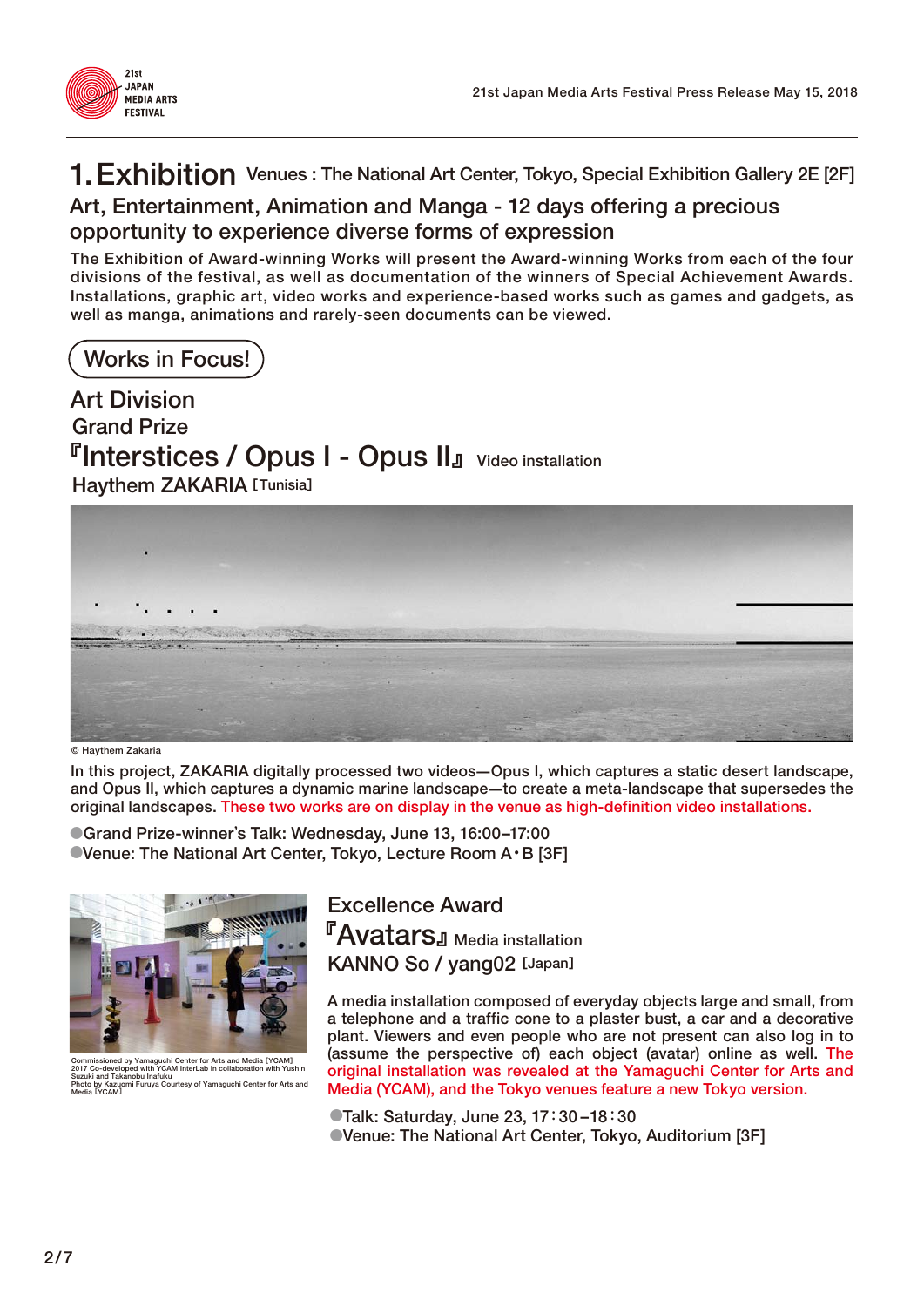

### **Entertainment Division**



**Grand Prize** 『**The Last Guardian**』**Game** "**The Last Guardian**" **Development Team** (**UEDA Fumito, Representative**)[**Japan**]

**An adventure game in which players control a boy who communicates with a giant creature named Trico to solve various puzzles in massive, forgotten ruins. Visitors to the venue can interact with the life-sized projection of Trico made to move using the same AI technology as the game.**

●**Grand Prize-winner**'**s Talk: Saturday, June 23, 15:30 – 16:30**  ●**Venue: The National Art Center, Tokyo, Auditorium [3F]**

**© 2016 Sony Interactive Entertainment Inc.**



**© 2018 INDUSTRIAL JP**

### **Excellence Award** 『**INDUSTRIAL JP**』**Video/sound work INDUSTRIAL JP**[**Japan**]

**A music label that streams music videos that consist of arrangements of field recordings of sounds from small factories that exist throughout Japan, set to music and images of machine tools from those factories in action. Visitors to venues can experience the sounds of small factories in spaces packed with videos of machines in action.**

●**Live performance: Saturday, June 16, 18:30 – 22:00 Venue: SuperDeluxe**

# **Animation Division**



**© Fumiyo Kouno/Futabasha/Konosekai no katasumini Project**

### **Grand Prize** 『**In This Corner of the World**』 **Animated feature film**

**KATABUCHI Sunao** [**Japan**]

**A dramatic animated feature film set in Kure, Hiroshima in the days of World War II. The main character, Suzu, is a young woman who consistently faces daily challenges with a positive attitude despite continuously losing everything that is important to her. The film tells the story of Suzu and the people around her. This exhibition features screenings of the film and exhibitions of related materials. The film screening on Saturday, June 23 also features a talk by KATABUCHI Sunao, the film**'**s director, and Non, a creative artist who voiced the film**'**s main character.**

●**Film Screening and Talk: Saturday, June 23, 17:20 – 20:00 Venue: TOHO CINEMAS Roppongi Hills**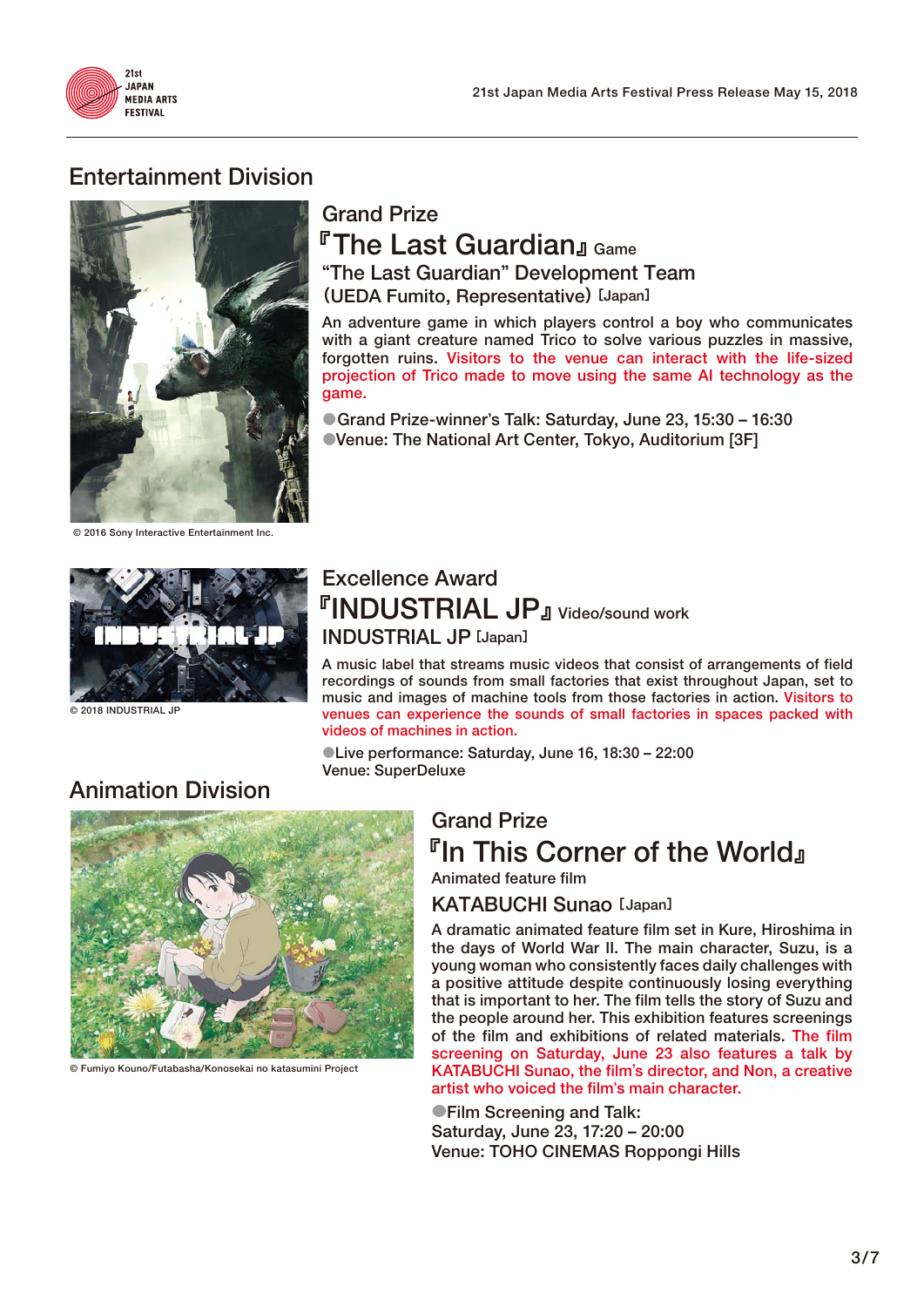

### **Animation Division**



### **Grand Prize** 『**Lu over the wall**』**Animated feature film YUASA Masaaki**[**Japan**]

**An original dramatic animated feature film with a unique perspective and a sense of color, freewheeling formation and varied, smooth movements. The animation was edited entirely with Adobe Flash. The exhibition features materials that demonstrate the process of creating the film.**

●**Film Screening: Sunday, June 24, 14:35 – 16:30 Venue: TOHO CINEMAS Roppongi Hills**

**© 2017 Lu Film partners**

### **Manga Division**



**© Aoi Ikebe**(**AKITASHOTEN**)**2017**



**New Face Award** 『**BEASTARS**』 **ITAGAKI Paru**[**Japan**]

**This multi-protagonist drama follows adolescent animals in the struggle between instinct and reason at their high school, which is attended by both carnivores and herbivores. The work touches on problems as deep as coexistence, which has parallels in human society, and leaves readers with deep impressions. This very special exhibition features ITAGAKI**'**s manuscripts (including original drawings), model sheets and more.**

**© itagaki paru** (**akitashoten**)**2017**

# **2. Film Screening**

**Venues: TOHO CINEMAS Roppongi Hills [Screen 1] Advance booking required The National Art Center, Tokyo, Auditorium [3F], and others**

**This special program features screenings of Animation Division**'**s Award-Winning Works and other notable films. Talk events with the Award-winners and directors will also be held. Award-winning Works of Animation Division and other hot films will be screened!**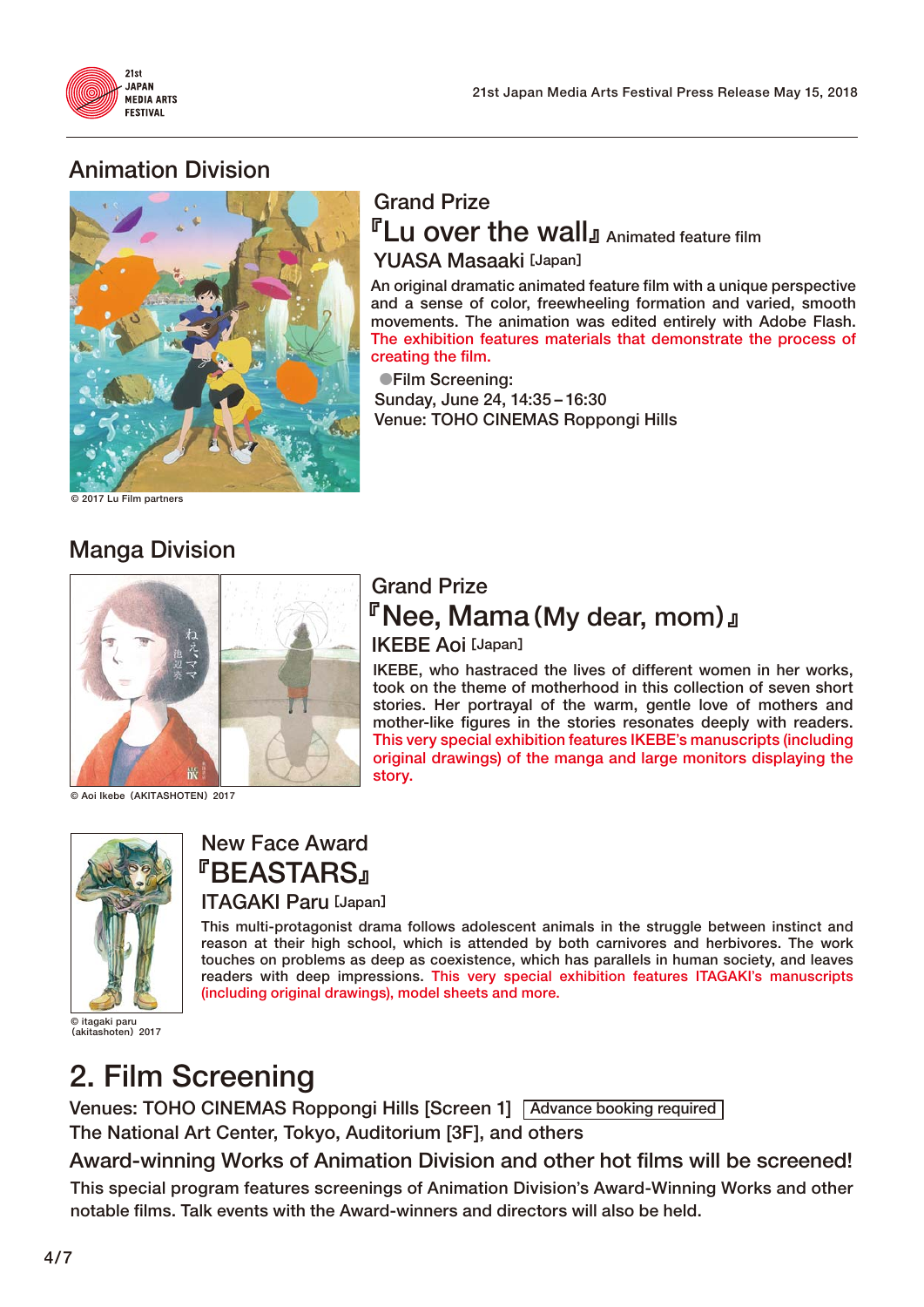

# **3. Manga Library**

### **Venue: The National Art Center, Tokyo, Special Exhibition Gallery 2E [2F] Read this year**'**s Award-winning Works and Jury Selections!**

**Visitors to the Manga Library can freely browse through complete editions of 37 titles from the Manga Division**'**s Award-winning Works and Jury Selections. Web-based titles can also be viewed online.**

# **4. Related Events**

#### **Talk, Live Performance, Symposium, Workshop, Visitors program, etc.**

**\*For some related events, advance-booking is required. Also note that the application method is not the same for each event. For details, please refer to the Festival official website (http://festival.j-mediaarts.jp/en). \*Applications accepted at festival sites and elsewhere starting Friday, June 1 at 17:00.**



**As in previous years, the event series** "**Live Performances**" **consists of presentations by Award-winners Artists and performances that show off the latest videos and sounds. Don**'**t miss this wonderful opportunity to see the performances of Japanese and foreign Award-winners alike.**

**In Focus!**

Saturday, June 16 | 18:30-22:00

# "**Monodukuri x Sound x Story**" **(working title)**

**Talks and performances by Award-winners. A collection of presentations, talks and live performances in which Jury Members and people selected from films from this year**'**s Japan Media Arts Festival Award-winning Works and Jury Selections appear.**

**On Saturday, June 16, artists who created works dealing with** *monozukuri* **(Japanese-style manufacturing), sounds and stories come together to give a live performance.**

| Venue:     | <b>SuperDeluxe</b>                                                           |
|------------|------------------------------------------------------------------------------|
| Capacity:  | 250 (Advance booking required)                                               |
|            | Appearances by: INDUSTRIAL JP (Entertainment Division: INDUSTRIAL JP)        |
|            | "to make" Production Team (YANO Kazuma, Representative) (Entertainment       |
|            | Division Jury Selection: to make)                                            |
|            | Illy (model)                                                                 |
|            | Mária JÚDOVÁ / Andrej BOLESLAVSKÝ (Entertainment Division New Face           |
|            | Award: Dust) and others                                                      |
| Moderator: | KUDO Takeshi (Jury Member of Entertainment Division / Curator, Aomori Museum |
|            | of Art)                                                                      |
|            |                                                                              |

**\*Japanese-English consecutive interpreting will be provided for this event**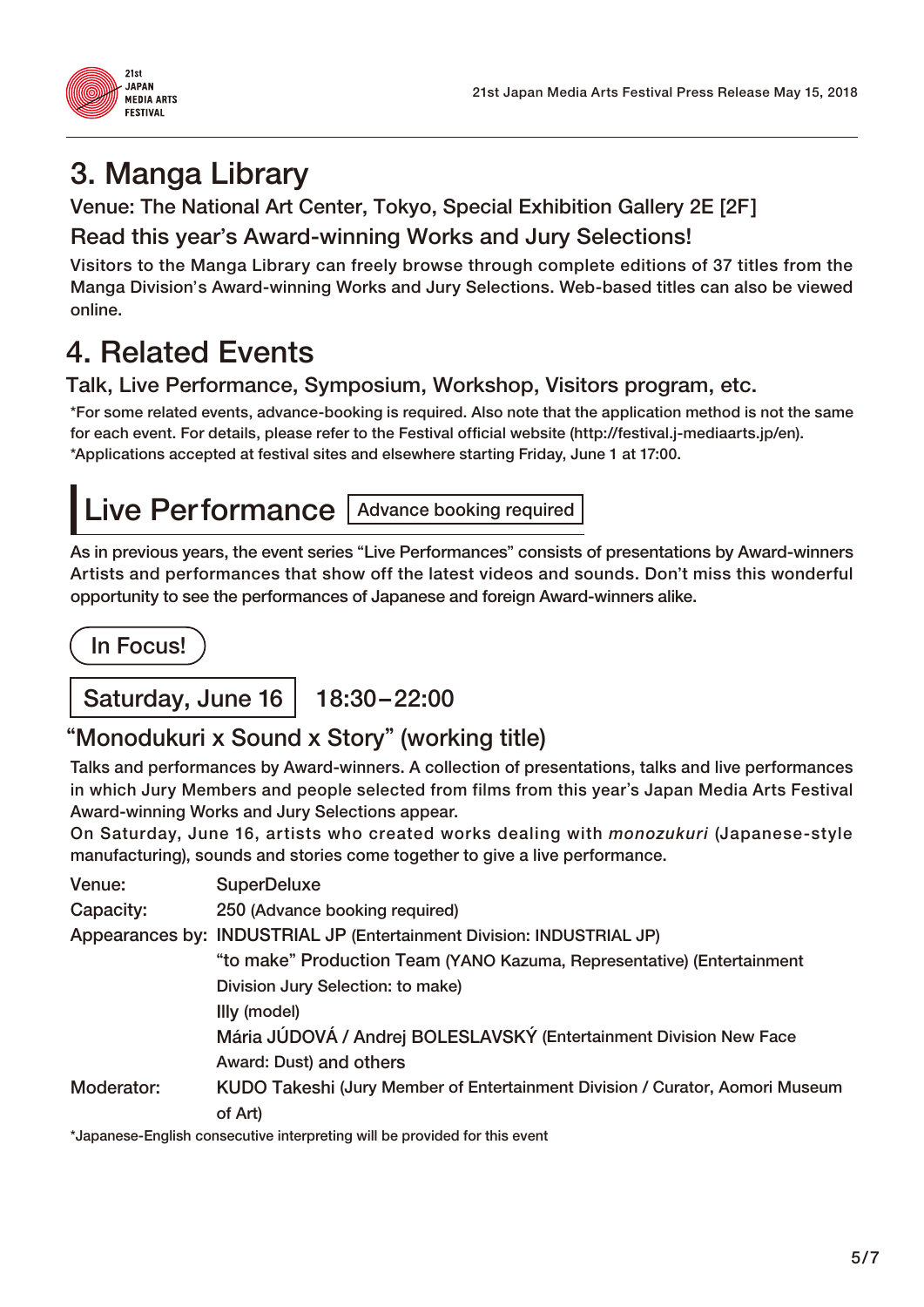

#### **Talks Advance booking required**

#### **Featuring many appearances by Award-winners from outside Japan!**

**Come see Award-winners talk about their Award-winning Works with Jury Members and special guests! Don**'**t miss this great opportunity to learn the secrets behind the art and more.**

**In Focus!**

**Saturday, June 23 17:20 – 20:00**

"**In This Corner of the World**" **screening and talk:** 

**Director KATABUCHI Sunao speaks about the world of animation.**

**A screening of the Animation Division Grand Prize-winning Work along with a talk by Award-winner KATABUCHI Sunao, the director of the film, and Jury Members. Also features a special appearance by Non, a creative artist who voiced the film**'**s main character.**

**Capacity: 138 persons (advance booking required)**

**Appearances by: KATABUCHI Sunao (Animation Division Grand Prize** "**In This Corner of the World**"**), NON (Lead Actress)**

**Moderator: NISHIKUBO Mizuho (Jury Member of Animation Division / Film Director)**

**Symposia Advance booking required** 

#### **Presentations by Award-winners and symposia that break down contemporary expression!**

**Symposia, talks by Award-winners, and film screenings featuring talks will take place at the Auditorium and Lecture Room A**・**B on the third floor of The National Art Center, Tokyo and the International Design Liaison Center. Hear once-in-a-lifetime discussions on unique topics at these symposia given by Special Achievement Award winners, talks by artists and manga artists, and more.**

**In Focus!**

### **Saturday, June 23 | 12:45 – 14:45**

**Media Arts Global Promotion Project Symposium**

**Global Promotion of Media Arts (working title)**

**A symposium with the theme of new development for the Media Arts Festival. Featuring a presentation of Japan Media Arts Festival in Xiamen, China 2018** "**CHARACTER**" **held this past March and a discussion about Japan**'**s global promotion of media arts.**

| Venue:     | The National Art Center, Tokyo,               |
|------------|-----------------------------------------------|
|            | Auditorium [3F]                               |
|            | Appearances by: ISHIBASHI Motoi (Rhizomatiks) |
|            | <b>OBATA Tomoyo (Rhizomatiks)</b>             |
|            | <b>AR3 Brothers</b>                           |
|            | <b>KAWASHIMA Masashi (Niantic)</b>            |
|            | and others                                    |
| Moderator: | <b>HOSOYA Makoto (Research Assis</b>          |



**©Photo by Mao Yamamoto**

stant for Media Arts Exchange, Office for the Support of Arts  **and Culture, Arts and Culture Division, Cultural Affairs Department, Agency for Cultural Affairs, Government of Japan)**